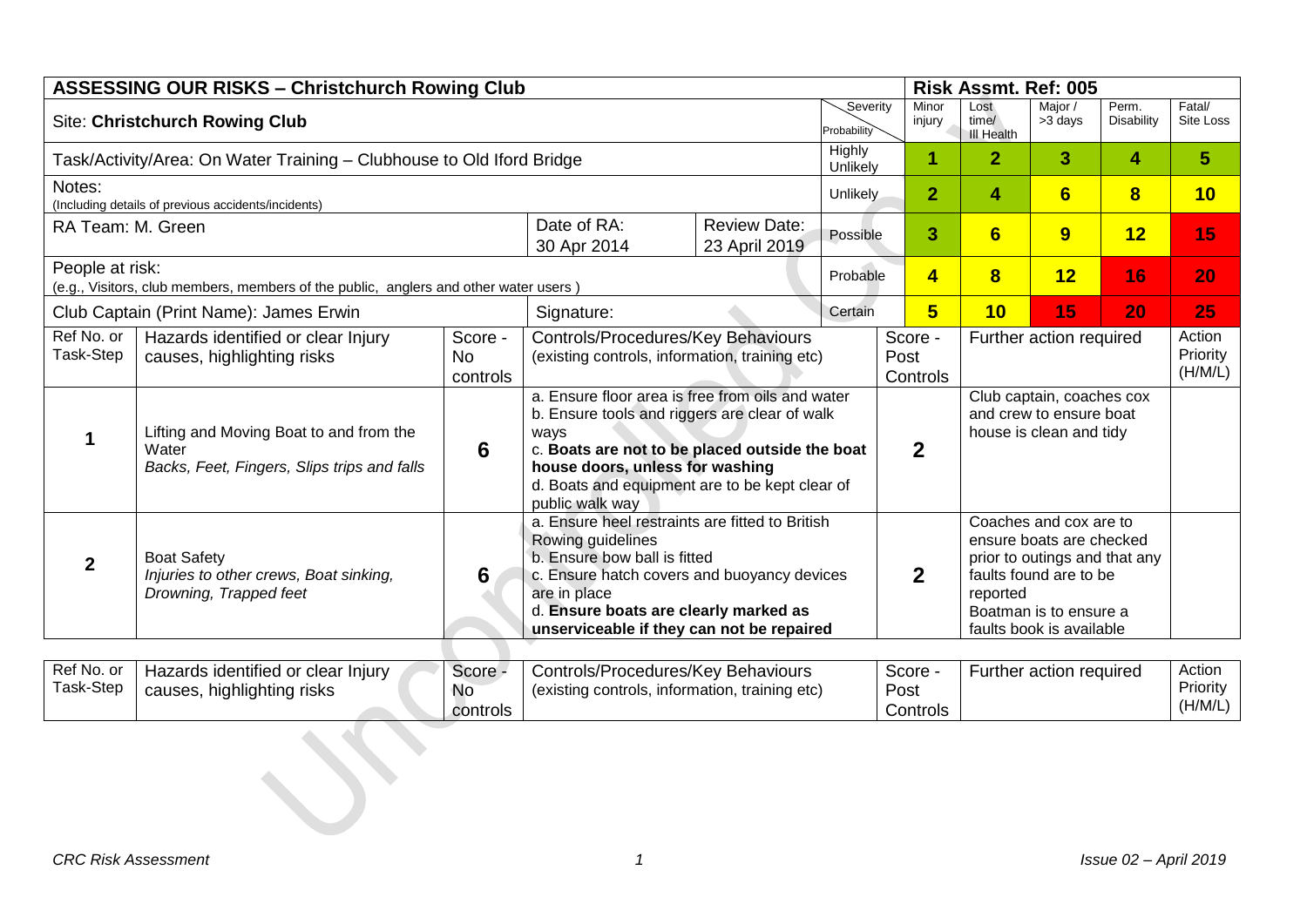|   | On the Water Training<br>Hot and cold injuries, Dehydration,<br><b>Drowning</b> | 9  | a. Crews are to book their outings and estimated<br>time of return on the board<br>b. Coaches, cox and crew are to ensure suitable<br>clothing is worn<br>c. Coaches, cox and crew are to ensure suitable<br>drinks are available<br>d. Cox and coach is to ensure that they are<br>wearing a life jackets<br>e. Coaches, cox and crew are to ensure they<br>have a change of warm clothing on return to the<br>boat house                                                              |   | Coaches, crews and cox<br>are to carry out their own<br>risk assessment prior to<br>boating                                                                                                                                                                   |   |
|---|---------------------------------------------------------------------------------|----|-----------------------------------------------------------------------------------------------------------------------------------------------------------------------------------------------------------------------------------------------------------------------------------------------------------------------------------------------------------------------------------------------------------------------------------------------------------------------------------------|---|---------------------------------------------------------------------------------------------------------------------------------------------------------------------------------------------------------------------------------------------------------------|---|
|   | Weather<br>Hot and cold injuries, Dehydration,<br>Drowning, Damage to equipment | 15 | a. No crews are to go onto the water in extreme<br>weather conditions (high winds, freezing<br>temperatures, fast flowing/flood water, thunder<br>and lightening etc)                                                                                                                                                                                                                                                                                                                   | 6 | Coaches are to carry out a<br>risk assessment<br>If safety rep is there he<br>should be consulted                                                                                                                                                             | н |
| 5 | Capsize<br>Cold injuries, Drowning, Trapped feet                                | 15 | a. All sculling members are to have completed a<br>capsize drill<br>b. All rowing crews are to have completed a<br>swim test<br>c. Crews are to ensure that all boat fittings and<br>equipment are serviceable<br>d. Crew are to stay with the boat and make their<br>way to shore or wait for the safety boat<br>e. Coxes are to ensure that they have checked<br>their life jackets prior to getting afloat<br>f. All capsizes to be reported to British Rowing<br>Incident Reporting | 6 | Coaches are to check that<br>crews have completed<br>swim test and capsize drills.<br>Water Safety Advisor to<br>ensure PDFs and life<br>jackets are checked on a 3<br>monthly basis and<br>recorded. Coaches and<br>crews are to be aware of<br>non-swimmers | н |

| Ref No. or<br>Task-Step | Hazards identified or clear Injury<br>causes, highlighting risks    | Score -<br>No<br>controls | Controls/Procedures/Key Behaviours<br>(existing controls, information, training etc)                                                                                                                                                                                             | Score -<br>Post<br>Controls | Further action required                                                                                 | Action<br>Priority<br>(H/M/L) |
|-------------------------|---------------------------------------------------------------------|---------------------------|----------------------------------------------------------------------------------------------------------------------------------------------------------------------------------------------------------------------------------------------------------------------------------|-----------------------------|---------------------------------------------------------------------------------------------------------|-------------------------------|
|                         | <b>Other Water Users</b><br>Damage to equipment, Injuries to people | О                         | a. Coxes and steersmen are to keep a lookout at<br>all times<br>b. Coxes and steersmen are to keep to the<br>correct side of the river. Ie right hand / starboard<br>side.<br>c. Coaches, crews, coxes and scullers to give<br>priority to the Wick Ferry as it journeys between |                             | Any incidents are to be<br>reported on return to the<br>boathouse log upon return<br>to the boat house. | M                             |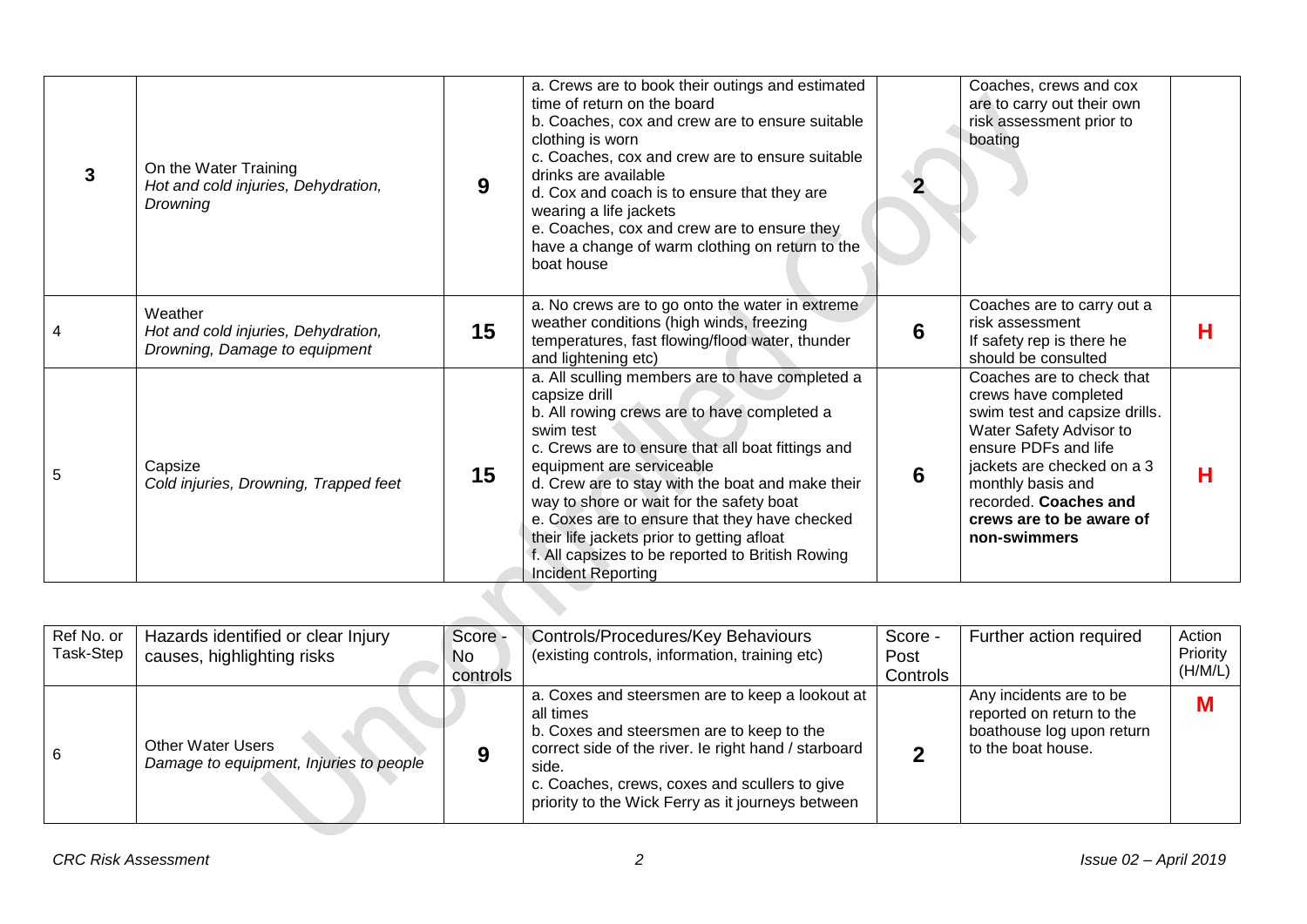|   |                                                                                      |   | river bank<br>d. Coaches, crews, coxes and scullers to be<br>aware of the manoeuvring. Tuckton Riverside<br>ferries at Tuckton Tea Gardens.<br>e. Coaches, crews, coxes and scullers going up<br>stream between Tuckton Tea Gardens and<br>Tuckton Bridge be prepared to give way to boats<br>coming downstream                                                              |              | Collisions to be reported on<br>the British Rowing Water<br><b>Safety Incident Reports</b>                                      | н |
|---|--------------------------------------------------------------------------------------|---|------------------------------------------------------------------------------------------------------------------------------------------------------------------------------------------------------------------------------------------------------------------------------------------------------------------------------------------------------------------------------|--------------|---------------------------------------------------------------------------------------------------------------------------------|---|
|   | <b>Other Hazards</b><br>Fixed objects, Bridge, Pontoons,                             |   | a. Ensure awareness of the CRC Safety Plan,<br>section 3,8 Local Hazzards, in particular<br>paragraph 3.8.1 Upstream of the Club.<br>b. Coaches, crews, coxes and sculls to be aware<br>of and take avoidance action of all objects<br>(considered fixed).<br>c. Crews, coxes and scullers are to only use the                                                               |              | Coaches to liaise with Club<br>colleagues about changes<br>to, or new hazards.                                                  |   |
|   | Overhanging trees, River weed (summer<br>only) Anglers (on bank, in boat)            | 9 | single wide arch of Tuckton Bridge on the<br>Christchurch bank.<br>d. Crews, coxes and scullers when proceeding<br>downstream should steer appropriately at the 3<br>sharp bends i.e. Beaulieu Gardens, Railway<br>Bridge and Iford Old Waterworks<br>e. Coaches to access state of tide, water level<br>and river weed prior to going upstream above<br>the railway bridge. | 3            |                                                                                                                                 | M |
| 8 | Boats being swamped<br>Cold injuries, trapped feet, drowning,<br>damage to equipment | 6 | a. Coxes, crews and scullers are alert to wash of<br>speeding powered craft.<br>b. Coaches to be aware of the effect of their<br>launch wash on other water users. Note areas of<br>4 knot speed limits.<br>c. All Club launches and safety boats to carry<br>designated first aid and safety equipment.                                                                     | $\mathbf{2}$ | Coaches and Water Safety<br>Advisor to ensure safety<br>bags are regularly checked<br>i.e. comply with RA: 003<br>paragraph 05. |   |

| Ref No. or<br>Task-Step | Hazards identified or clear Injury<br>causes, highlighting risks | Score -<br>No.<br>controls | Controls/Procedures/Key Behaviours<br>(existing controls, information, training etc)                                                                                                                                                  | Score -<br>Post<br>Controls | Further action required                                                           | Action<br>Priority<br>(H/M/L) |
|-------------------------|------------------------------------------------------------------|----------------------------|---------------------------------------------------------------------------------------------------------------------------------------------------------------------------------------------------------------------------------------|-----------------------------|-----------------------------------------------------------------------------------|-------------------------------|
|                         | Hypothermia<br>Death                                             | 15                         | a. Crews, coxes, scullers and coaches to ensure<br>they are appropriately dressed for the prevailing<br>weather conditions.<br>b. Crews, coxes, scullers and coaches to<br>understand and carry out any required<br>emergency action. |                             | Coaches and coxes where<br>possible, to complete a<br>certified First Aid Course. |                               |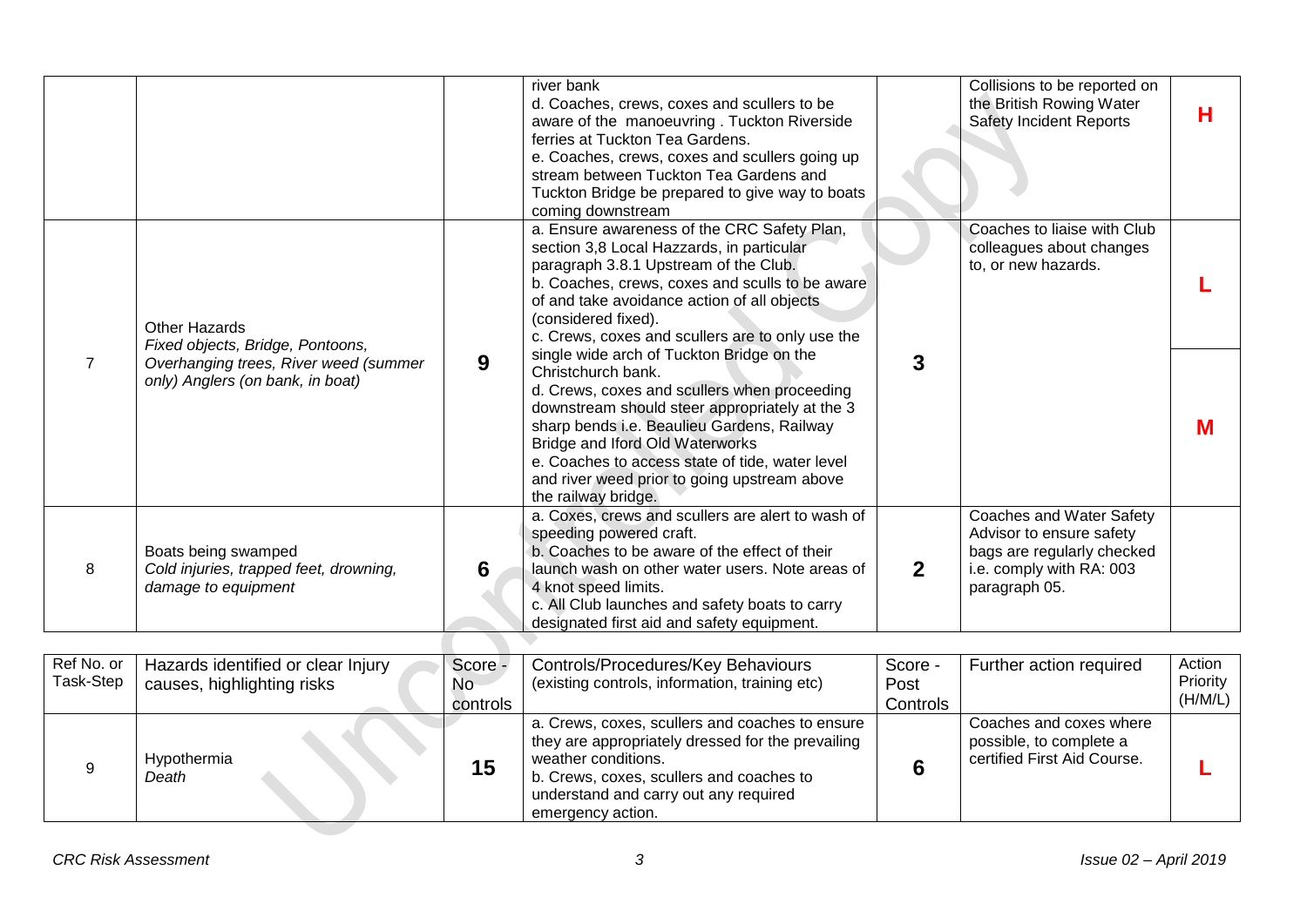| 10 | Water-borne Infectious Diseases<br>Weil's Disease, Blue - Green Algae,<br>Gastro-intestinal illnesses, Hepatitis A | 15 | a. Coaches, crews and scullers to ensure<br>awareness of any river pollution issues<br>announced by either Environmental Agency or<br>Wessex Water e.g. flooding times.<br>b. Any crew member, cox or sculler with any<br>body cuts or skin abrasions should ensure<br>adequately covered with waterproof dressing /<br>plaster.<br>c. Crew members coxes and scullers should not<br>drink river water, only bottled.<br>d. Coaches to ensure Club riverbank is free of<br>animal faeces. |  | Coaches, crew members,<br>coxes and scullers to be<br>knowledgeable of<br>symptoms arising from any<br>of the named diseases. |  |
|----|--------------------------------------------------------------------------------------------------------------------|----|-------------------------------------------------------------------------------------------------------------------------------------------------------------------------------------------------------------------------------------------------------------------------------------------------------------------------------------------------------------------------------------------------------------------------------------------------------------------------------------------|--|-------------------------------------------------------------------------------------------------------------------------------|--|
|----|--------------------------------------------------------------------------------------------------------------------|----|-------------------------------------------------------------------------------------------------------------------------------------------------------------------------------------------------------------------------------------------------------------------------------------------------------------------------------------------------------------------------------------------------------------------------------------------------------------------------------------------|--|-------------------------------------------------------------------------------------------------------------------------------|--|

Comments: **1**. **All coaches, crews and scullers must comply with British Rowing Row Safe minimum standards**

- **2. All coaches, crews and scullers must comply with local rules of navigation (see Safety notice board & Safety Plan**
- **3. All accidents, incidents and capsizes must be reported to British Rowing On-Line incidents [\(www.britishrowing.org.watersafety](http://www.britishrowing.org.watersafety/) )**
- **4. Club coaches must be able to dynamically risk assess each outing**
- **5. Club coaches to be aware of the limited number of beaching points on this stretch of water i.e. Iford Lane, Bailey Bridge, BMH Sea Cadets slipway.**

| Declaration: I the under signed have read and understood the above Risk Assessment (RA: 005) |             |             |                  |  |  |  |  |  |
|----------------------------------------------------------------------------------------------|-------------|-------------|------------------|--|--|--|--|--|
| <b>Position</b>                                                                              | <b>Name</b> | <b>Date</b> | <b>Signature</b> |  |  |  |  |  |
| <b>CRC</b> President                                                                         |             |             |                  |  |  |  |  |  |
| <b>CRC Chairman</b>                                                                          |             |             |                  |  |  |  |  |  |
| <b>CRC Treasurer</b>                                                                         |             |             |                  |  |  |  |  |  |